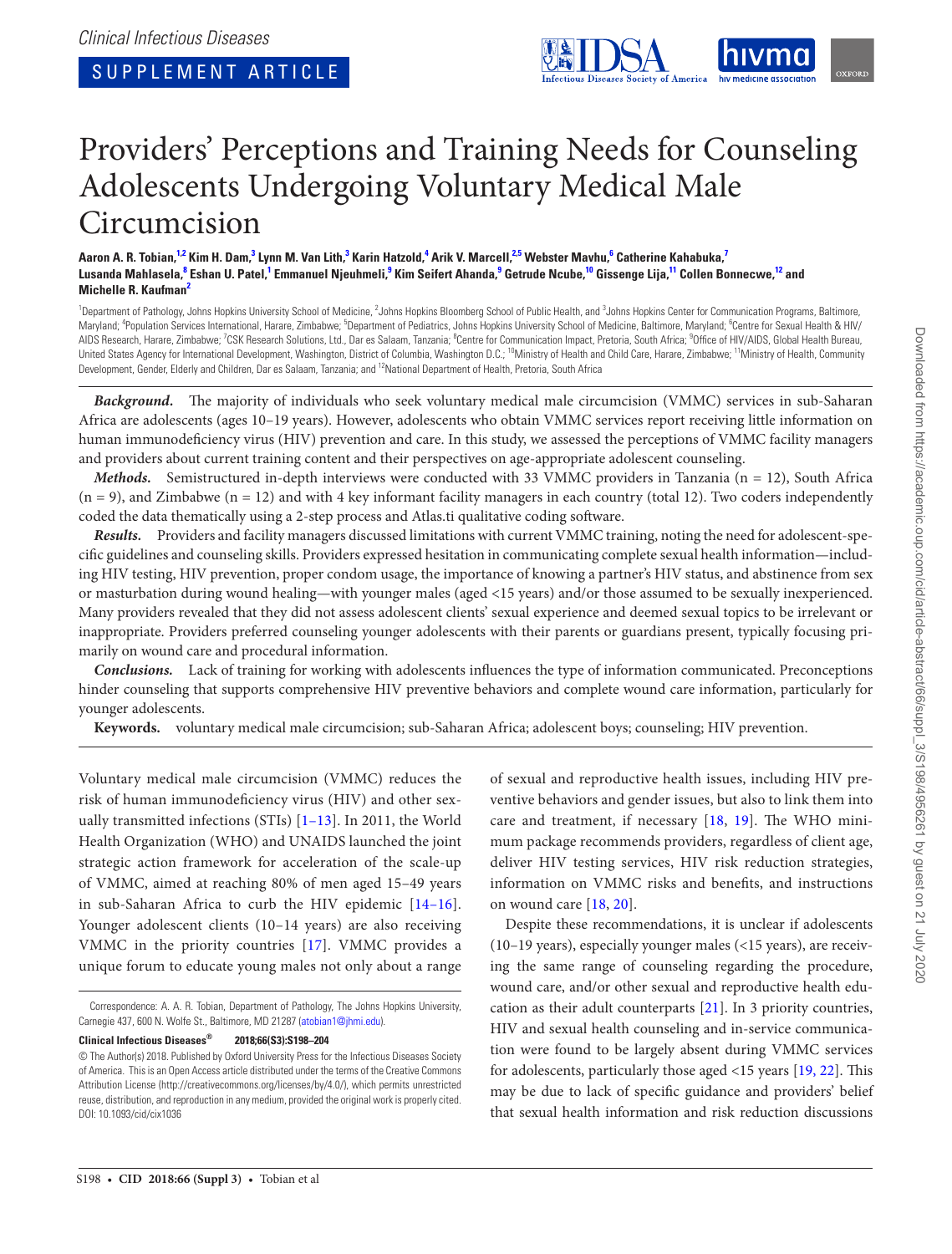were unnecessary for younger clients who they assumed had not reached sexual debut.

Little is known about the type of training providers receive and their approach to applying their training and knowledge. The purpose of the current study was to explore provider perceptions of past VMMC counselor training and reported strategies for counseling adolescents as compared to adult clients, and facility managers' views of their support to providers working with adolescents in 3 countries.

## **METHODS**

The Tanzania National Institute for Medical Research, the Human Sciences Research Council in South Africa, the Medical Research Council of Zimbabwe, and the Johns Hopkins Bloomberg School of Public Health Institutional Review Board approved the study prior to data collection.

## **Setting and Participants**

In-depth, semistructured interviews, tailored for each group, were conducted with providers (eg, VMMC counselors, nurses, midwives) who deliver information to adolescent males seeking VMMC services and with facility managers who oversee the provision of VMMC services to adolescent males. Data were collected in South Africa (February 2016–June 2016), Tanzania (June 2015–September 2015), and Zimbabwe (August 2015– December 2015). Research field supervisors visited facilities that offer VMMC services to adolescents to inform VMMC facility managers and staff about the research and to request participation. Some sites were permanent health facilities, such as hospitals and community clinics, while others were mobile clinics, such as medical tents temporarily constructed in order to offer services in a given community before moving on to other settings [23]. The locations of the 12 service sites were rural (4), peri-urban (3), and urban (5). The study recruited female and male VMMC providers who primarily counseled adolescent males aged 10–19 years and facility managers who oversaw VMMC service provision for adolescent males at the selected facilities.

## **Procedures**

Individual informed consent was obtained before interviewing eligible providers and facility managers. Local research field workers conducted interviews in the countries' local languages (Sesotho, isiZulu, or isiSwati in South Africa; kiSwahili in Tanzania; Shona or Ndebele in Zimbabwe) or in English if the participant preferred. All interviews were audio recorded, transcribed, and translated into English for coding and analysis.

Interviews with providers focused on the VMMC counseling process, the providers' knowledge and training specific to VMMC, and strategies for counseling adolescent and adult clients. Interviews with facility managers explored the application of existing VMMC guidelines, as well as availability and description of provider training, resources, and other structural

factors that may influence the quality of VMMC service delivery for adolescents.

#### **Analyses**

Two coders independently coded the data using a 2-step process and Atlas.ti qualitative coding software (Berlin, Germany), as previously described [19]. First, the 2 coders read through all transcripts independently and identified organizational categories. Discrepancies between their identification of categories were discussed until a consensus was met. The coders then applied the final list of categories to all transcripts and identified themes under each category to help further organize the data. The coders compared their interpretations and discussed individual coded text for all manuscripts before reaching a consensus. In the rare event that coders could not come to a consensus, the Principal Investigator made the final decision. We present the findings following the organizational categories identified in the first step of the analysis and describe the substantive themes within each category.

# RESULTS

#### **Participant Characteristics**

Demographic information for both providers and facility managers is summarized in Table 1. A total of 33 (South Africa = 9, Tanzania = 12, Zimbabwe = 12) interviews were conducted with VMMC providers. The providers' mean age was 41.0 years, and 78.8% were female. Providers consisted of nurses/midwives (60.6%), counselors (33.3%), and other healthcare workers (6.1%). Overall, they had an average of 3.9 years of adolescent VMMC service experience. In addition to counseling, providers reported that it was their responsibility to deliver the following services: HIV testing (84.8%); family planning, including provision of condoms (48.5%); STI testing and treatment (42.4%); and other general health services (45.5%).

Five of 12 facility managers were female. Facility managers had a mean age of 42.4 years. A majority of facility managers (83.3%) were head nurses or held director positions. Overall, they had an average of 6.3 years of facility management experience. Half of the facility managers also reported having direct responsibilities related to VMMC counseling, conducting or assisting with VMMC procedures, or HIV testing.

#### **Counseling Approach for Adolescents**

When asked how counseling was approached in daily practice with adolescent clients compared to adult clients, providers and facility managers in all 3 countries articulated that the differentiation was not necessarily adolescent vs adult but rather young nonsexually active adolescent compared to older adolescent/adult (Table 2). Many providers felt it was important to hold back some details perceived to be irrelevant (eg, sexual health and HIV) for clients aged <15 years. These topics could be broached with older adolescents if the provider deemed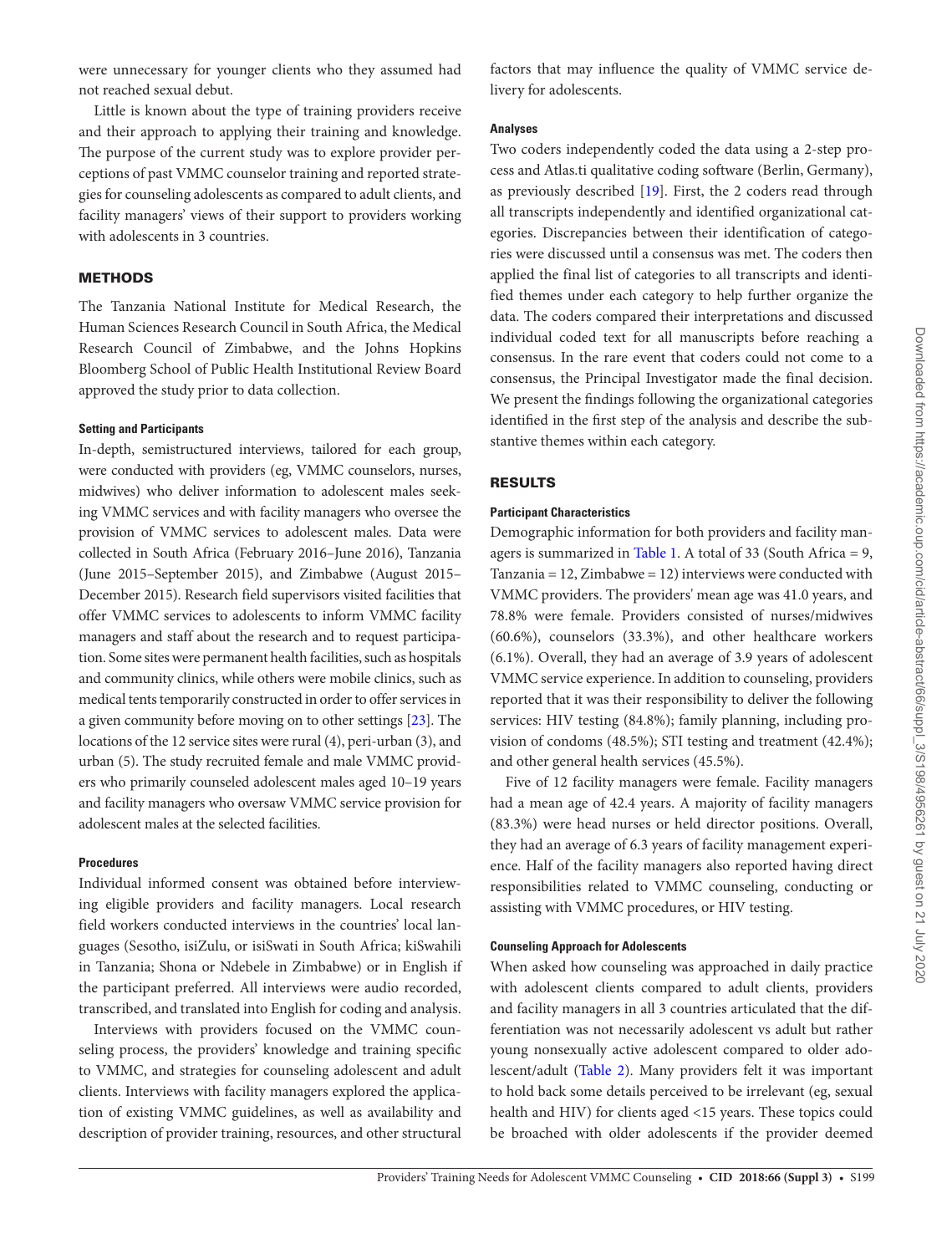#### **Table 1. Study Participant Demographics by Country**

| Characteristics                                     | Total, N (%) or M (SD)          | South Africa, n (%) or M (SD) | Tanzania, n (%) or M (SD) | Zimbabwe, n (%) or M (SD) |
|-----------------------------------------------------|---------------------------------|-------------------------------|---------------------------|---------------------------|
| Provider                                            | $N = 33$<br>$N = 9$<br>$N = 12$ |                               | $N = 12$                  |                           |
| Gender                                              |                                 |                               |                           |                           |
| Female                                              | 26 (78.8)                       | 7(77.8)                       | 12 (100)                  | 7(58.3)                   |
| Male                                                | 7(21.2)                         | 2(22.2)                       | 0(0.0)                    | 5(41.7)                   |
| Age, y (mean, SD)                                   | 41.0 (9.9)                      | 35.4(9.1)                     | 46.2 (9.3)                | 39.9(9.0)                 |
| Provider type                                       |                                 |                               |                           |                           |
| Nurse/midwife                                       | 20(60.6)                        | 1(11.1)                       | 8(66.7)                   | 11(91.7)                  |
| Counselor                                           | 11(33.3)                        | 7(77.8)                       | 3(25.0)                   | 1(8.3)                    |
| Other (field recruiter,<br>clinical officer)        | 2(6.1)                          | 1(11.1)                       | 1(8.3)                    | 0(0.0)                    |
| Facility type                                       |                                 |                               |                           |                           |
| Public                                              | 21(63.6)                        | 3(33.3)                       | 9(75.0)                   | 9(75.0)                   |
| Other (nongovernmental,<br>mixed, faith-based)      | 12 (36.3)                       | 6(66.7)                       | 3(25.0)                   | 3(25.0)                   |
| Facility area                                       |                                 |                               |                           |                           |
| Urban                                               | 16 (48.5)                       | 3(33.3)                       | 4(33.3)                   | 9(75.0)                   |
| Peri-urban                                          | 7(21.2)                         | 2(22.2)                       | 5(41.7)                   | 0(0.0)                    |
| Rural                                               | 10(30.3)                        | 4(44.4)                       | 3(25.0)                   | 3(25.0)                   |
| Other provider responsibilities <sup>a</sup>        |                                 |                               |                           |                           |
| Only VMMC                                           | 4(12.1)                         | 2(22.2)                       | 0(0.0)                    | 2(16.7)                   |
| General health services                             | 15(45.5)                        | 3(33.3)                       | 9(75.0)                   | 3(25.0)                   |
| HIV testing                                         | 28 (84.8)                       | 7(77.8)                       | 12 (100)                  | 9(75.0)                   |
| HIV treatment or care                               | 7(21.2)                         | 1(11.1)                       | 4(33.3)                   | 2(16.7)                   |
| STI testing and treatment                           | 14 (42.4)                       | 4(44.4)                       | 4(33.3)                   | 6(50.0)                   |
| Family planning <sup>b</sup>                        | 16(48.5)                        | 3(33.3)                       | 7(58.3)                   | 6(50.0)                   |
| Child health                                        | 8(24.2)                         | 0(0.0)                        | 5(50.0)                   | 3(25.0)                   |
| Years of adolescent VMMC<br>experience (mean, SD)   | 3.9(2.0)                        | 4.6(3.4)                      | 3.9(0.8)                  | 3.4(1.5)                  |
| <b>Facility manager</b>                             | $N = 12$                        | $N = 4$                       | $N = 4$                   | $N = 4$                   |
| Gender                                              |                                 |                               |                           |                           |
| Female                                              | 5(41.7)                         | 3(75.0)                       | 1(25.0)                   | 1(25.0)                   |
| Male                                                | 7(58.3)                         | 1(25.0)                       | 3(75.0)                   | 3(75.0)                   |
| Age of facility manager, y<br>(mean, SD)            | 42.4 (11.7)                     | 43.3 (17.2)                   | 40.3(4.0)                 | 43.8 (13.3)               |
| Manager type                                        |                                 |                               |                           |                           |
| Doctor                                              | 2(16.7)                         | 0(0.0)                        | 1(25.0)                   | 1(25.0)                   |
| Nurse                                               | 5(41.7)                         | 2(50.0)                       | 2(50.0)                   | 1(25.0)                   |
| Other (director, etc.)                              | 5(41.7)                         | 2(50.0)                       | 1(25.0)                   | 2(50.0)                   |
| Years of experience as fa-<br>cility manager (mean) | 6.3(6.2)                        | 2.1(1.4)                      | 8.8(3.4)                  | 8.1(9.5)                  |

Abbreviations: HIV, human immunodeficiency virus; M, mean; SD, standard deviation; STI, sexually transmitted infection; VMMC, voluntary medical male circumcision. <sup>a</sup>Providers could provide multiple responses regarding their responsibilities.

<sup>b</sup>Including the provision of condoms.

it appropriate. Facility managers in all 3 countries indicated that their facilities generally conducted group counseling sessions according to age and engagement in sexual activity, often grouping younger adolescents (aged <15 years) separately from those aged >15 years.

# *Counseling Younger Adolescents (<15 Years Old)*

Providers and facility managers largely believed that very young boys (10–12 years) "don't know much yet" and have fewer sexual experiences, so the counseling does not have to address sexual issues in detail or at all.

…the information that we talk about especially with this younger group [10-year-olds] is not much about people who have...these people they have not yet indulged [in sex] so we will mainly be focusing on the wound care, on hygiene, not much on like somebody who has...who has indulged. [Facility Manager, Zimbabwe]

Often, providers talked about approaching young adolescents by asking them what they already know about VMMC and letting their current knowledge and misconceptions drive the counseling process. While some providers did acknowledge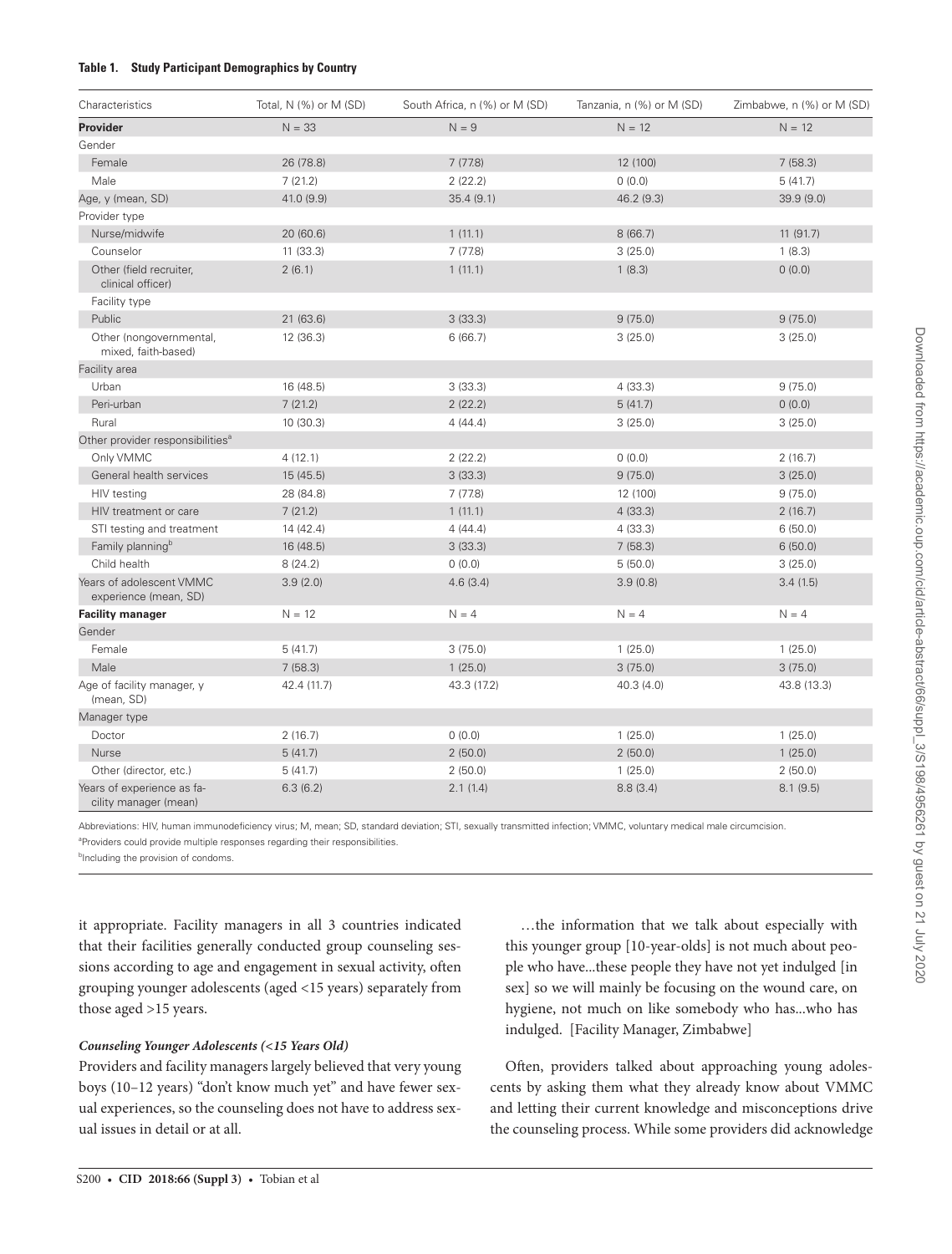|  | Table 2. Identified Themes From Providers' and Facility Managers' Perspectives on Working With Adolescent Clients |  |  |  |  |
|--|-------------------------------------------------------------------------------------------------------------------|--|--|--|--|
|--|-------------------------------------------------------------------------------------------------------------------|--|--|--|--|

| Theme                                                         | Specific Issues                                                                                                                                                                                                                                                                                                            |
|---------------------------------------------------------------|----------------------------------------------------------------------------------------------------------------------------------------------------------------------------------------------------------------------------------------------------------------------------------------------------------------------------|
| Counseling younger adolescents<br>$(aqed < 15 \text{ years})$ | • Assumed not sexually active<br>• Let adolescents drive information shared<br>• Post-procedure care information often too advanced                                                                                                                                                                                        |
| Counseling older adolescents                                  | • Lack of consistency about what age to start sexual and reproductive health educa-<br>tion (eg, ages $16+$ years or $18+$ years)<br>• Older males had more questions in general about sex, so providers felt it more ap-<br>propriate to address sexual topics                                                            |
| Lack of adolescent-specific training                          | • Training not consistently provided<br>• Trainings often too general and for all clients<br>• Limited training content                                                                                                                                                                                                    |
| Limited training capacity or re-<br>fresher courses           | • Variation in scope of training receipt<br>• Lack of training within different age groups of adolescents<br>• Team meetings occasionally used to identify gaps in training                                                                                                                                                |
|                                                               | • Emphasized need for improvements in the area of counseling the younger male<br>• Addressed the need for adolescent-specific quidelines (on condom use, sexually<br>transmitted infection care and treatment, and HIV counseling in general and spe-<br>cific to disclosing HIV-positive test results to younger clients) |
|                                                               |                                                                                                                                                                                                                                                                                                                            |

that national guidelines, such as those in Tanzania, require them to address all content related to wound care, HIV prevention, and sexual health with all age groups, in practice providers appear to make decisions on content based on the age and assumed sexual experience of clients.

The young ones do not even know what condoms are; although the guidelines tell us to discuss condoms even with children, we do not discuss them with young children. [Provider, Tanzania]

Both providers and facility managers viewed post-procedure care information as being too advanced for younger boys, preferring to share this information with parents or guardians when available.

# *Counseling Older Adolescents*

Providers and facility managers generally felt it was more appropriate to address sexual topics with older adolescents (>15 years) because they were more likely to have started experimenting with their sexuality, although a few providers thought sexual content was only appropriate for those aged ≥18 years.

We tell the older ones [18-19 years] to keep being faithful and abstain from sex. If they fail to do this then they should have one sex partner and always use condoms….I tell those who are 10-15 years not to have sex. For those who are 16 years or older, it is a bit tricky. At that age, many of them are going through puberty, and they tend to try out sex. Therefore, we tell them to do their best to abstain from sex, but if they fail, then they should always use condoms. [Provider, Tanzania]

Compared to counseling younger adolescents, providers felt they were more equipped to discuss a broader range of sexual topics with older boys, in part because older males had more questions related to sex post-VMMC, while younger boys' questions focused on pain and details of the procedure.

# **Provider Training**

Providers and facility managers discussed the need for refresher trainings to keep abreast of accurate and comprehensive information regarding HIV and VMMC. They emphasized incorporation of training on age-appropriate HIV health education and counseling approaches, including communicating HIV-positive test results to adolescents.

# *Lack of Adolescent-Specific Training*

Providers and facility managers reported that training on adolescent VMMC counseling and adolescent sexual and reproductive health was not consistently provided. In lieu of such training, providers said that they drew from past experiences and other trainings when providing adolescent VMMC counseling.

I was trained in VCT [HIV voluntary counseling and testing] before the PITC [provider-initiative testing and counseling] training. There are some techniques that I got from the VCT training, some things that are not even in the VMMC guidelines, but I do them anyways because the situation requires me to. We are allowed to add a few other things as long as we do not leave any gaps in the VMMC guidelines that we are supposed to follow; the major aim is to serve the client in the best way we can. [Provider, Tanzania]

In South Africa and Tanzania, providers stated that the trainings were too general for all clients. They were not instructed on how to counsel adolescents any differently from adult clients, other than to focus on building rapport with adolescents to gain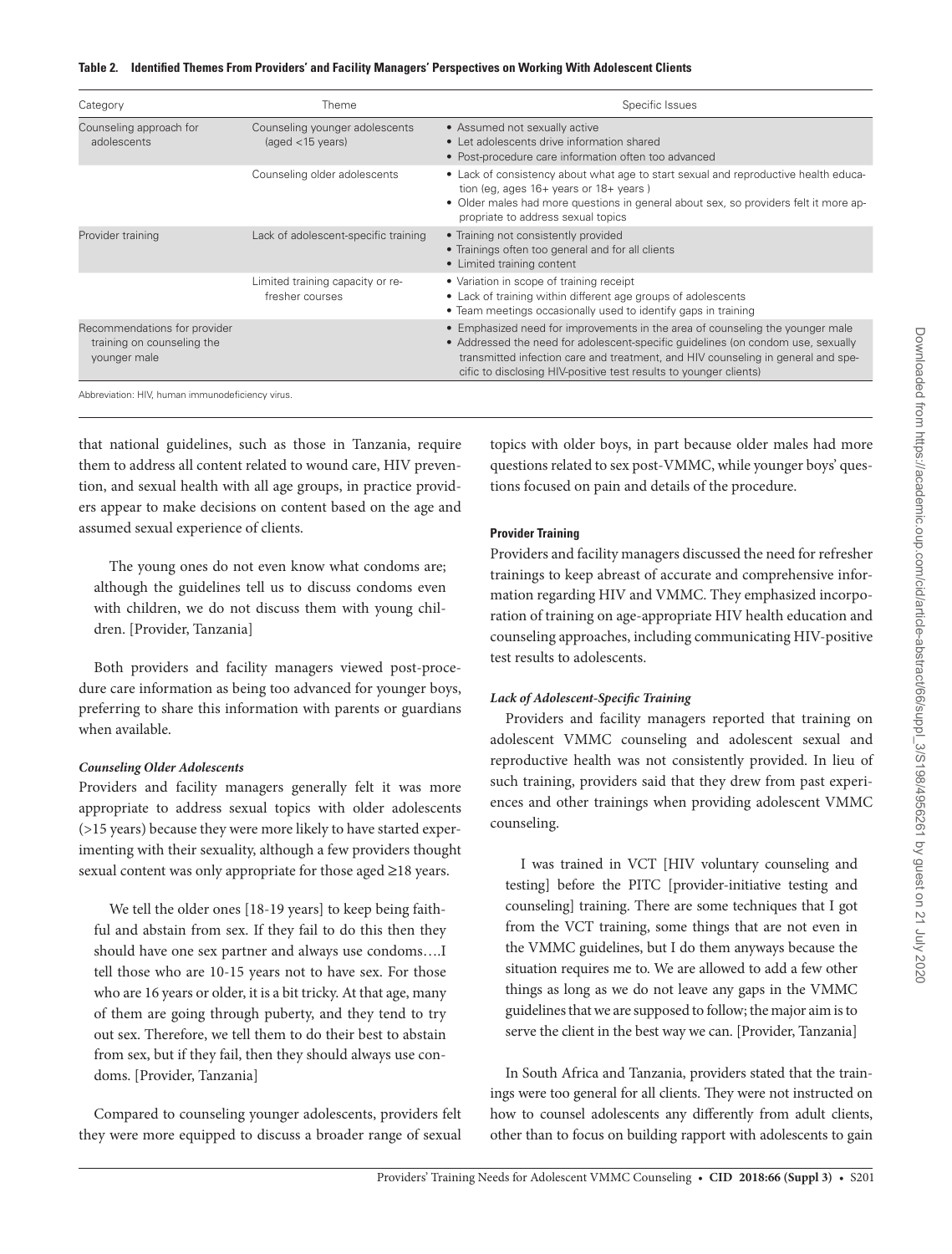their trust; to speak in a way easily understood by younger clients; and to make sure adolescents were accompanied by parents.

For the young ones we were trained on how to approach them at the very beginning [of the VMMC process]. They taught us to improve the way we counsel and deliver the message so that young males understand well. [Provider, Tanzania]

Similarly, facility managers in all 3 countries reported that the VMMC training curriculum for providers was generalized and not age specific and had limited focus on adolescents.

No, no we are not trained [on how to talk about sexual reproductive health issues, like sexual debut, STIs, condom use, sexual violence] those are the things that I can say maybe from the training that we had from tertiary education, yes we have that knowledge but in terms of specific training that is put in place to say go and do this training for adolescents there is nothing or refresher course or anything, no. [Facility manager, South Africa].

Facility managers noted that the training content pertaining to adolescents was limited mostly to VMMC age requirements, the consenting protocol, and the proper VMMC procedure for adolescents. However, compared to accounts from providers in other countries, providers and facility managers in South Africa did mention that the training included specific HIV counseling for adolescents. However, those who had received past training that included adolescent-specific approaches judged it insufficient in scope.

## *Limited Training or Refresher Courses*

Facility managers in all 3 countries indicated that providers receive training on the full VMMC service package from a variety of sources, both governmental (department or Ministry of Health) and nongovernmental. However, providers generally reported being trained just once on VMMC counseling (sometimes 4 to 6 years ago). A small number of providers said they had occasionally received an update in training to then share with colleagues. In Zimbabwe, some providers said they were trained only once before offering VMMC services. The counseling content addressed how to counsel adolescents regarding VMMC and HIV; however, several respondents reported that they would feel more confident and comfortable when working with adolescents if they had more thorough and in-depth training.

Mainly the trainings we were doing were around adults. For the adolescents… really, we weren't doing much. But the one [training] I got for the adolescent sexual and reproductive health…Yes, they will be giving us information, but it will be so brief that you don't know how really to do it. [Provider, Zimbabwe]

Facility managers discussed this deficit of in-depth provider training and how adolescent training content has not been available to all staff.

There is a certain training which was conducted by the Ministry of Health about how to communicate with adolescents. I do not remember well, there were some people here who attended, it could be better if they could bring that training to us all. [Facility Manager, Tanzania]

In South Africa and Tanzania, facility managers mentioned working together with their staff to identify gaps in their training and using staff meetings or facility-based trainings as in-service programs.

**Recommendations for Provider Training on Counseling the Younger Male** Providers and certain facility managers emphasized the need for improvements in the counseling of younger males and provided examples on how to do so. For example, providers discussed needing adolescent-focused guidance in their VMMC training on specific content related to condom use, STI care and treatment, and HIV counseling, in general, and specific to disclosing HIV-positive test results to younger clients. They felt this would make them more comfortable speaking with and counseling younger clients.

We teach the children about HIV, but I think this is a bit higher than them...there must be a language that we can use with children and a language which we can use with adults. The language used in the guidelines is sufficient for adults, but I stammer when I talk to children. [Provider, Tanzania]

I think to train the service providers on child counseling would really help. Just getting the skills on how to deal with these adolescents and also on HIV issues, because the other reasons why we are not disclosing [their HIV status] maybe could be because we are not trained. When they come with their guardians, we sometimes refer them to family support because we feel they are better trained in child counseling. [Provider, Zimbabwe]

The need for adolescent-specific training was reinforced by facility managers.

People [providers] also need to be trained in adolescent sexual and reproductive health so that people [providers] are well-versed with things that affect young people. [Facility Manager, Zimbabwe]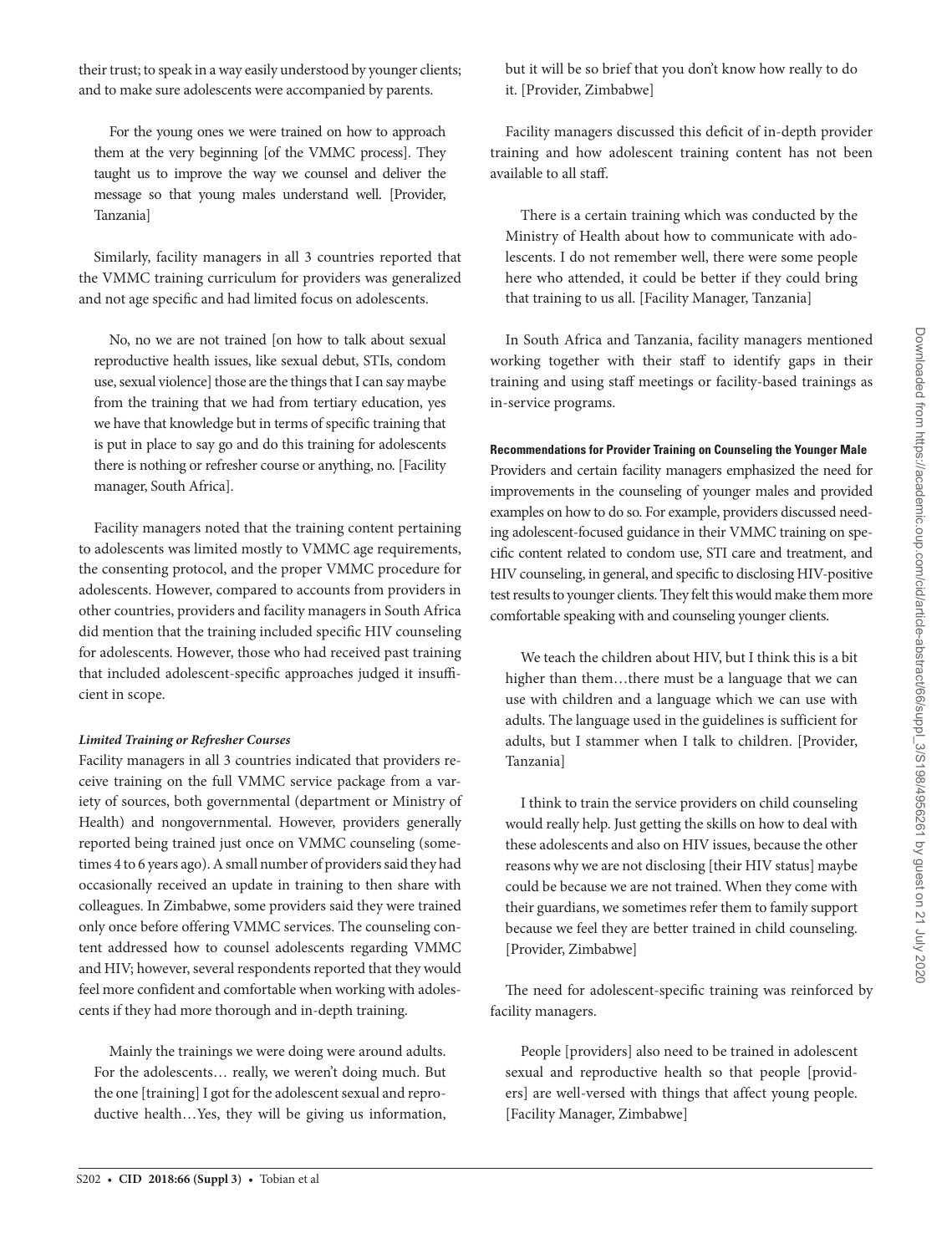Facility managers and providers agreed that VMMC training needs to incorporate thorough adolescent-specific recommendations to be effective.

# **DISCUSSION**

Overall, VMMC providers and facility managers interviewed in 3 countries reported having received little, if any, training on how to work with adolescent clients, especially younger clients. It is important for VMMC staff to be trained on how to properly assess the client's sexual activity level, to frame counseling around the individual client's needs, and to ensure that counseling is comprehensive for each adolescent client, regardless of their age or sexual experience.

The study findings in all 3 countries, which revealed training deficits on the needs of adolescents can have a potential negative impact on care, is supported by previous studies. A small qualitative study in South Africa suggested that clinics were not prepared to handle youth HIV counseling and testing [24]. A systematic review of general HIV interventions found that counseling for older adolescents may not be relevant or effective for younger adolescents [25]. A recent systematic review of best practices in adolescent VMMC found a general absence of health services addressing the specific needs of male adolescents [21]. The review suggested that barriers included incomplete information provision to adolescents, infrastructure limitations, stigmatization of sexuality, patient privacy violations, and fear of pain associated with the procedure, all of which can make the VMMC experience less than desirable for adolescents. The same review showed that factors linked to an effective experience for adolescents included engagement with parents and the community, an adolescent-friendly service environment, and use of age-appropriate VMMC materials that can be easily understood by young males.

This study has some limitations. Qualitative data, by nature, are not generalizable beyond the included participants. The study did not account for cultural differences among countries or between sites within countries but rather focused on the training and the counseling prescribed by WHO or local governments for adolescent VMMC clients. VMMC sites were identified in conjunction with the Ministry of Health in each country and the organizations conducting the procedures. The counseling approaches used and the experiences of adolescents might differ between sites, geographic locations, and the organizations managing the sites and providers. In addition, VMMC guidelines for counseling vary between countries.

For many young males, VMMC is their first contact with the health delivery system. The current lack of adolescent-specific guidelines and appropriate training curricula creates a challenge to adequate counseling by VMMC providers and facility managers for adolescents of varying ages about HIV preventive behaviors and risk reduction strategies. This situation leaves VMMC service providers to rely on their own best judgment to determine what approach is deemed appropriate. In the absence of clarity, each provider may be assessing clients using a different set of criteria, leaving little to no consistency within the VMMC counseling experience. VMMC programs may also consider having certain providers who are more comfortable communicating with younger adolescents about their sexuality dedicated to working with this clientele. Adolescent VMMC counseling is a neglected gateway to engage young clients in ongoing sexual and reproductive healthcare and falls short of delivering the WHO minimum package of services. If VMMC services are to be responsive to adolescent clients and prepare them for a lifetime of HIVpreventive and health-seeking behaviors, additional training related to both adolescent-specific messaging and age-specific counseling skills is essential.

# Notes

*Acknowledgments.* We are grateful to the adolescent participants in this study for sharing their perspectives and experiences. The authors also thank the VMMC facility managers, community mobilizers, and providers for their support. Further, the authors acknowledge the contributions of the Technical Advisory Group for the adolescent VMMC assessment and their guidance throughout the study. We are privileged to work with this group of dedicated professionals from the US President's Emergency Plan for AIDS Relief (PEPFAR), Centers for Disease Control and Prevention, US Department of Defense, the World Health Organization, United Nations Children's Fund, and the Bill and Melinda Gates Foundation. Thank you to the Human Sciences Research Council in South Africa, CSK Research Solutions in Tanzania, PSI/ Zimbabwe, and the Centre for Sexual Health & HIV/AIDS Research in Zimbabwe for their assistance with data collection. The authors also appreciate the assistance of Meaghen Murphy with copy editing and Maria Elena Figueroa with project start-up.

*Disclaimer.* The findings and conclusions in this report are those of the authors and do not necessarily represent the official position of the United States government, United States Agency for International Development (USAID), PEPFAR, or any other affiliate organizations or institutions.

*Financial support.* This work was supported by the United States Agency for International Development with PEPFAR funding (cooperative agreement AID-OAA-A-12-00058) to the Johns Hopkins Center for Communication Programs and cofunded by the UK Department of International Development through the Integrated Support Program in Zimbabwe.

*Supplement sponsorship.* This article appears as part of the supplement "Adolescent Voluntary Medical Male Circumcision: Vital Intervention Yet Improvements Needed," sponsored by Johns Hopkins University.

*Potential conflicts of interest.* All authors: No reported conflicts of interest. All authors have submitted the ICMJE Form for Disclosure of Potential Conflicts of Interest. Conflicts that the editors consider relevant to the content of the manuscript have been disclosed.

# References

- 1. Bailey RC, Moses S, Parker CB, et al. Male circumcision for HIV prevention in young men in Kisumu, Kenya: a randomised controlled trial. Lancet **2007**; 369:643–56.
- 2. Gray RH, Kigozi G, Serwadda D, et al. Male circumcision for HIV prevention in men in Rakai, Uganda: a randomised trial. Lancet **2007**; 369:657–66.
- 3. Auvert B, Taljaard D, Lagarde E, Sobngwi-Tambekou J, Sitta R, Puren A. Randomized, controlled intervention trial of male circumcision for reduction of HIV infection risk: the ANRS 1265 trial. PLoS Med **2005**; 2:e298.